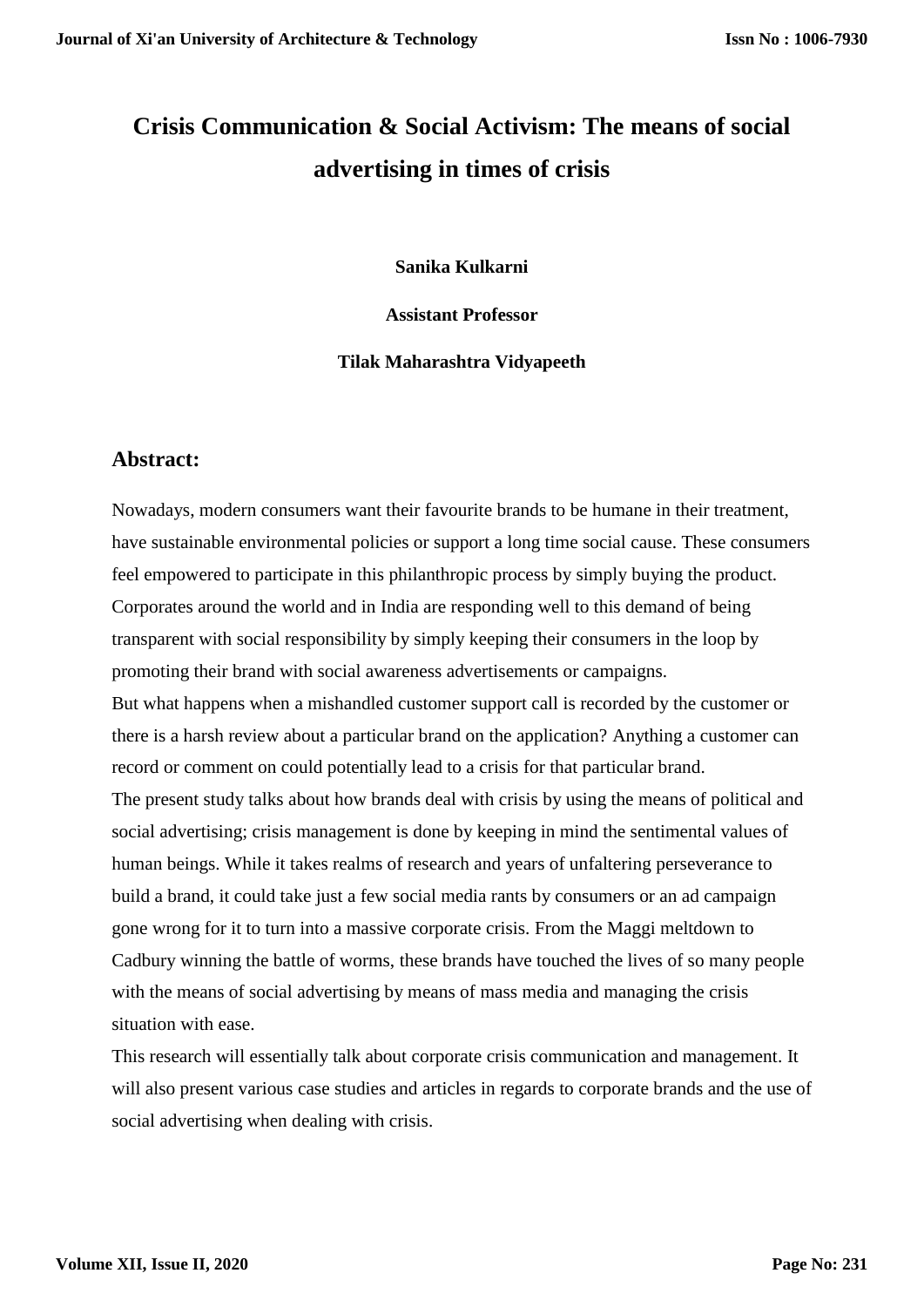**Key Words**: Brands, Corporate Communication, Crisis Communication, Crisis Management, Social Advertising, Social Campaigns

### **Introduction**:

A sudden and unexpected event leading to major unrest amongst the individuals at the workplace is called as organization crisis. In other words, crisis is defined as any emergency situation which disturbs the employees as well as leads to instability in the organization. Crisis affects an individual, group, organization or society on the whole.

### **Need for Crisis Management**

- Crisis Management prepares the individuals to face unexpected developments and adverse conditions in the organization with courage and determination.
- Employees adjust well to the sudden changes in the organization.
- Employees can understand and analyze the causes of crisis and cope with it in the best possible way.
- Crisis Management helps the managers to devise strategies to come out of uncertain conditions and also decide on the future course of action.
- Crisis Management helps the managers to feel the early signs of crisis, warn the employees against the aftermaths and take necessary precautions for the same.

### **What is Crisis Communication?**

The effort taken by an organization to communicate with the public and stakeholders when an unexpected event occurs that could have a negative impact on the organization's reputation. This can also refer to the efforts to inform employees or the public of a potential hazard which could have a catastrophic impact. There are 3 essential steps that an organization can take to prepare for and withstand a communications crisis:

- 1. Define your philosophy;
- 2. Assess your vulnerabilities;
- 3. Develop a protocol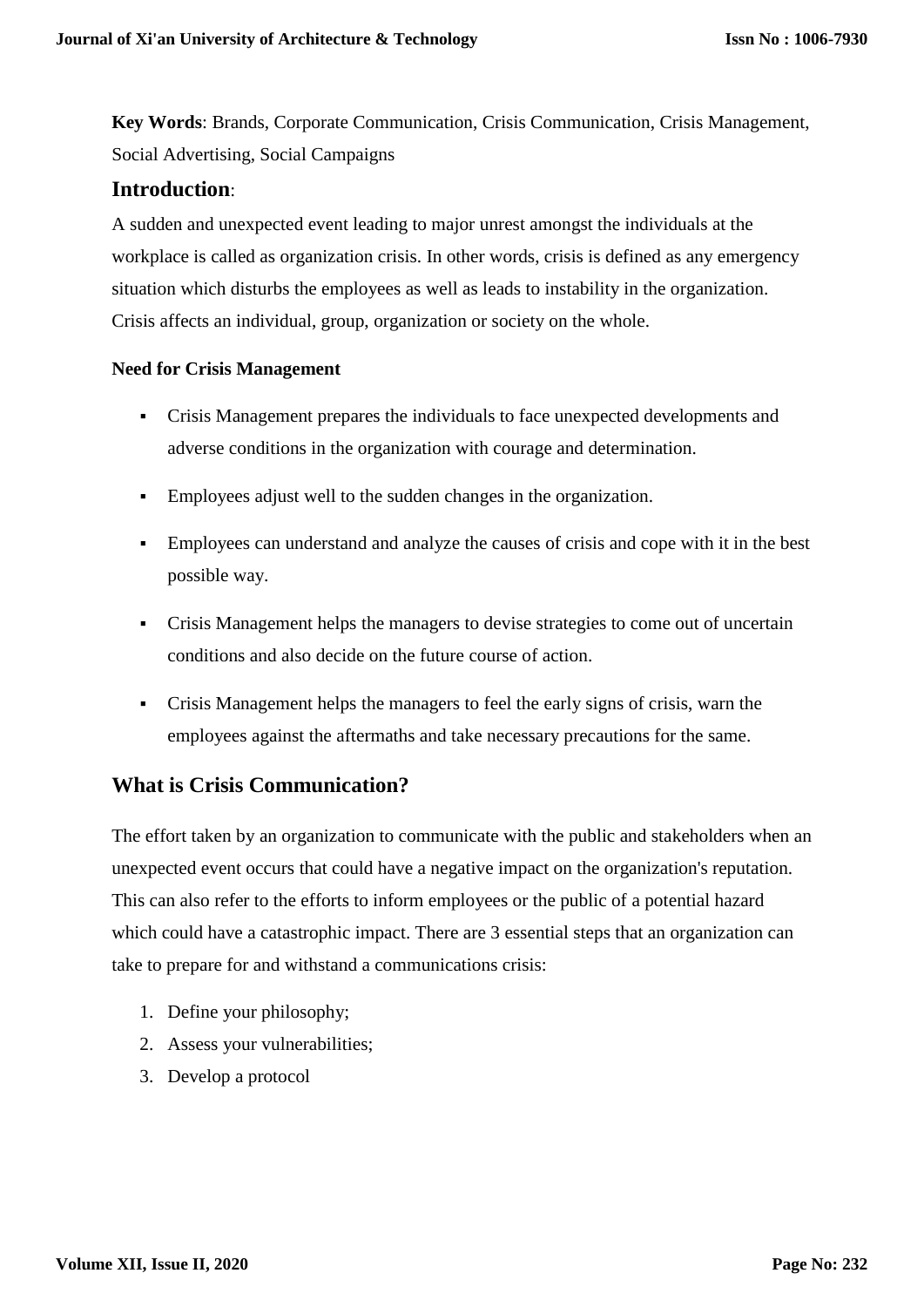Nowadays, there is a significant trend of producing social content which will speak to the consumer on a very emotional and mental level. This might lead to a positive change in the society creating a social consciousness among the consumers. This in turn leads to activism.

### **Social Activism**:

Activism consists of efforts to promote or intervene in social, political or environmental reforms with the desire to make changes in the society. There are many varieties of activism, from the face-to-face conversations to massive protests, from principled behaviour to the immoral, from polite requests to objectionable interference, and from peaceful protests to violent attacks. Activism is not well defined, so different people often have somewhat different ideas of what constitutes activism.

Activism is supposed to be a conscious effort emerging from a person to a group in a society for the good will of the society itself. Nowadays people are getting aware and politically literate of the happenings in the society. Most of the awareness is possible because of the multi flow of content emerging from different media. Brands and corporate companies are making an effort to be a part of this movement to prove their social responsibility as well as by coming up with different types of social awareness campaigns and advertisements. This way they are not only getting the support of their already loyal customers but are also getting visible in the bigger picture of the socio-political consciousness movement in the society.

### **So what is Social Advertising?**

According to Bloom & Novelli (1981), succeeding in social marketing requires more intelligence and imagination, as well as originality in relation to the conventional commercial marketing. Marketing's contribution to the solution of social problems, such as the dealing with racism or the increased support of the education, constitutes a historical phenomenon and a policy of numerous social organizations (Takas, 1974). The increasing efforts of advertisers and marketers to be a part of social responsibility have led to the term "Social Advertising" or "Social Marketing".

# **Here is a list of some of the social advertisements which changed the face of branding for good:**

1. **Havells Fan – Ab Hawa Badlegi**: This advertisement tries to break the basic norms and common stereotypes in our day-to-day lives, right from a man who wishes to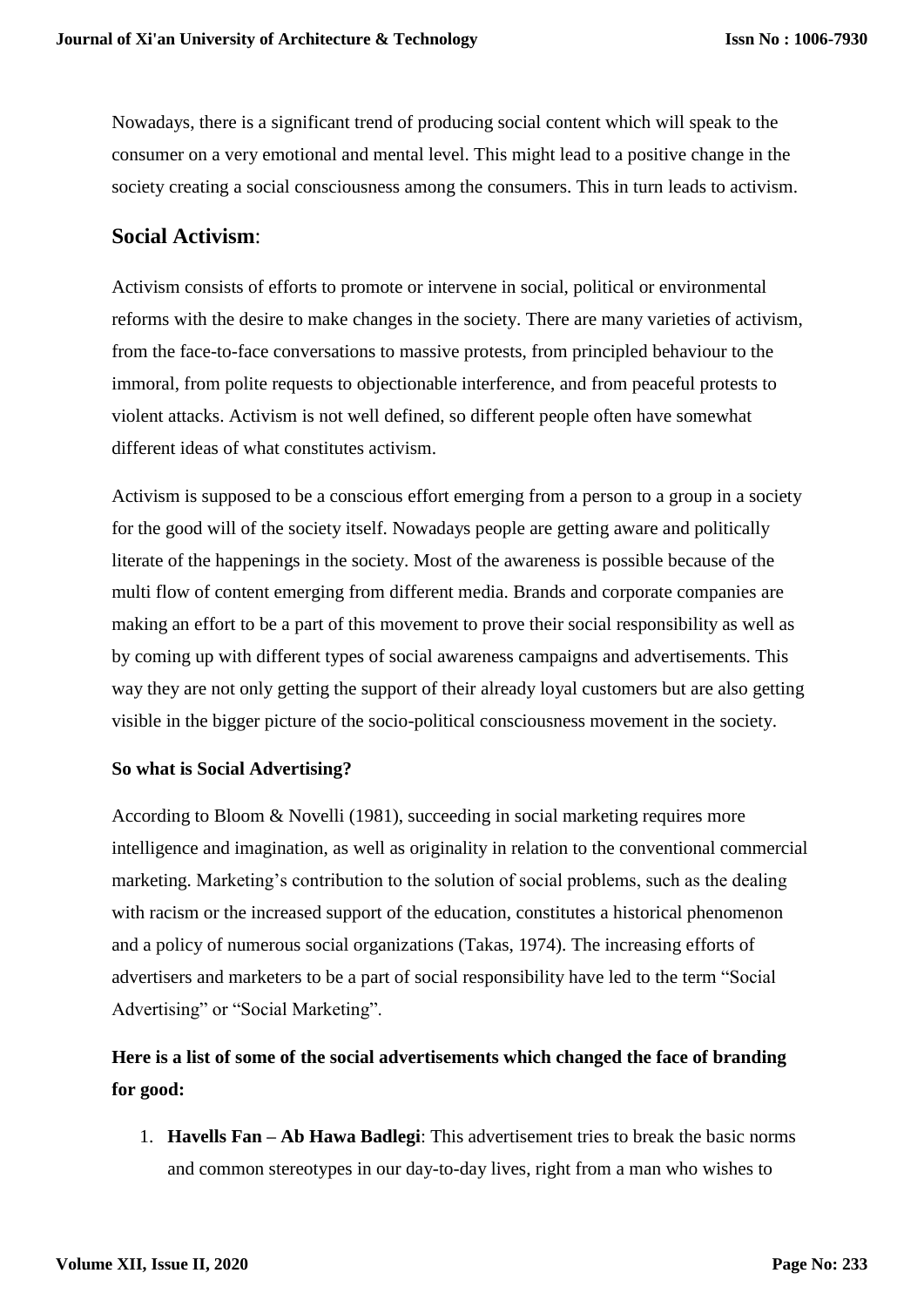adopt the last name of his wife or where a baby girl is delivered to a Hindu-Muslim couple and the father is okay with his daughter picking the religion of her choice when she grows up.

- 2. **Google – Reunion**: The most shared ad of 2013, this ad captures the reunion of two friends expressively when they meet for the first time after the India-Pakistan partition of 1947. Their reunion takes place with the help of Google search. The futility and negative consequences of partition are being questioned through this ad.
- 3. **Vogue India - #Start with the boys**: The purpose of this ad is to display a simple social message of teaching boys to be gentle and treat girls with respect. It is an effort to convey effectively the need for taking action to reduce crimes against women by changing the way boys are brought up by their parents.
- 4. **Tata Tea - #JaagoRe Campaign**: In the year 2007, 'Jaago Re' launched its very first campaign with an aim to 'awaken' the entire nation to the fact that they tend to hold the government accountable to various mishaps and encouraged them to participate in the functioning of the country's politics by voting. To further establish this, 'Jaago Re' highlighted the ignorance of Indian citizens about facts like the credentials of the candidates that represent them in a hard hitting yet witty series of films. By launching a [website](http://www.jaagore.com/vote), 'Jaago Re' facilitated voter registrations which enabled an extensive call out to the youth of the nation and encouraged them to vote.

These kind of social advertisements and campaigns have changed the face of branding and corporate social responsibility sphere. Nowadays, "Activism sells more than glamour". "We define advertising creativity as original and imaginative thought designed to produce goaldirected and problem-solving advertisements and commercials." (Reid, Whitehill King, & DeLorme, 1998) There are three terms which are significant in this definition for a profitoriented advertisement:

- 1. Original & Imaginative Obviously for the consumer appeal, the more the original content, the more a consumer is directed towards it; the more the content is imaginative, more are the chances of appeal.
- 2. Goal-Directed The advertisement in making should have a specific goal other than the target audience, the marketer in question should uphold the brand image and be aware of all the outcomes possible out of the advertisement.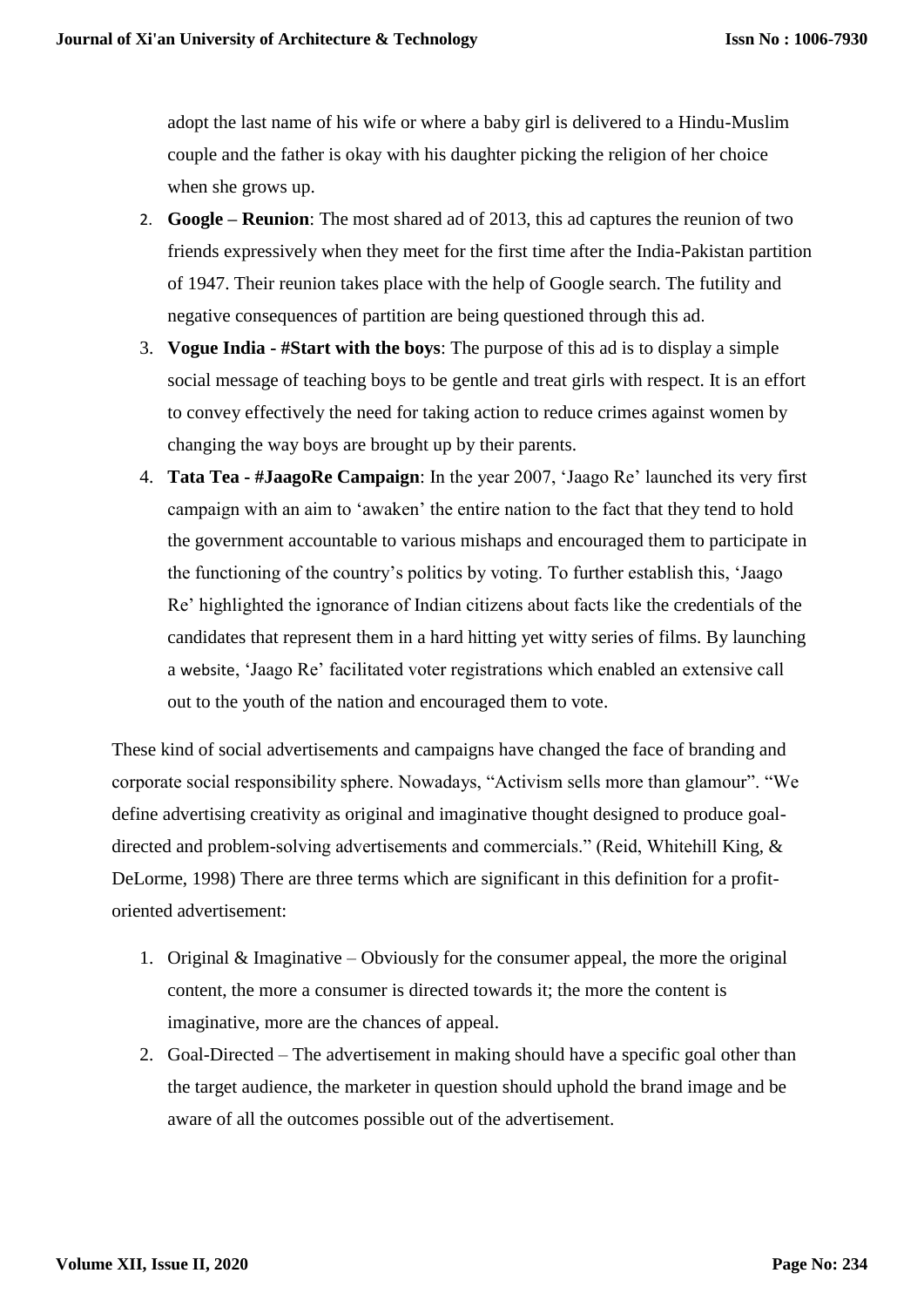3. Problem-Solving: This should be the direct nature of the advertisement. Along with it having a goal, it should also keep in mind that it is solving all the doubts that are associated with the brand in the minds of the consumer.

# **Methodology:**

The content of social advertising has a significant impact on the world of consumers, the way they feel, think and see, it show their willingness to do something themselves to improve their lives or just the opposite. This also affects the way the producers of the content or the marketers build more advertisements and present the format. So considering that social advertisements do have an impact on the buying habits of consumers, these types or forms of advertisements and campaigns might also help in the times of crisis and to build a particular brand image.

So this is studied with various types of case studies regarding the brands, their corporate social responsibility, their corporate management and their publicists and marketers.

# **Building Brand Equity:**

Brand equity refers to the perceived value of a company, product, or service. It's based on a brand's reputation among consumers and involves factors that go beyond features, benefits and price. Consumers often make purchasing decisions based on their perception of a brand, i.e., its brand equity. They buy from brands they feel confident in, are familiar with and consistently get value from.

So what makes a brand unique and instantly recognizable in the competition? Apart from customer experience and retention, it is also important to have a unique selling proposition. The brand needs to communicate with the consumers as to how they are different from their competitors. They need to focus on building an emotional connection with the customers; it sells more than selling a feature or benefit of the product.

# **Dove #RealBeauty Case Study:**

Let's consider a well-known brand "Dove", an eminent name in the FMCG industry, owned by the marketing team Unilever. The Dove difference hasn't just come from using more diverse "real" women in its ads. Unilever was one of the earliest to adopt corporate sustainability into its business model, and the often tearjerker Real Beauty ads were backed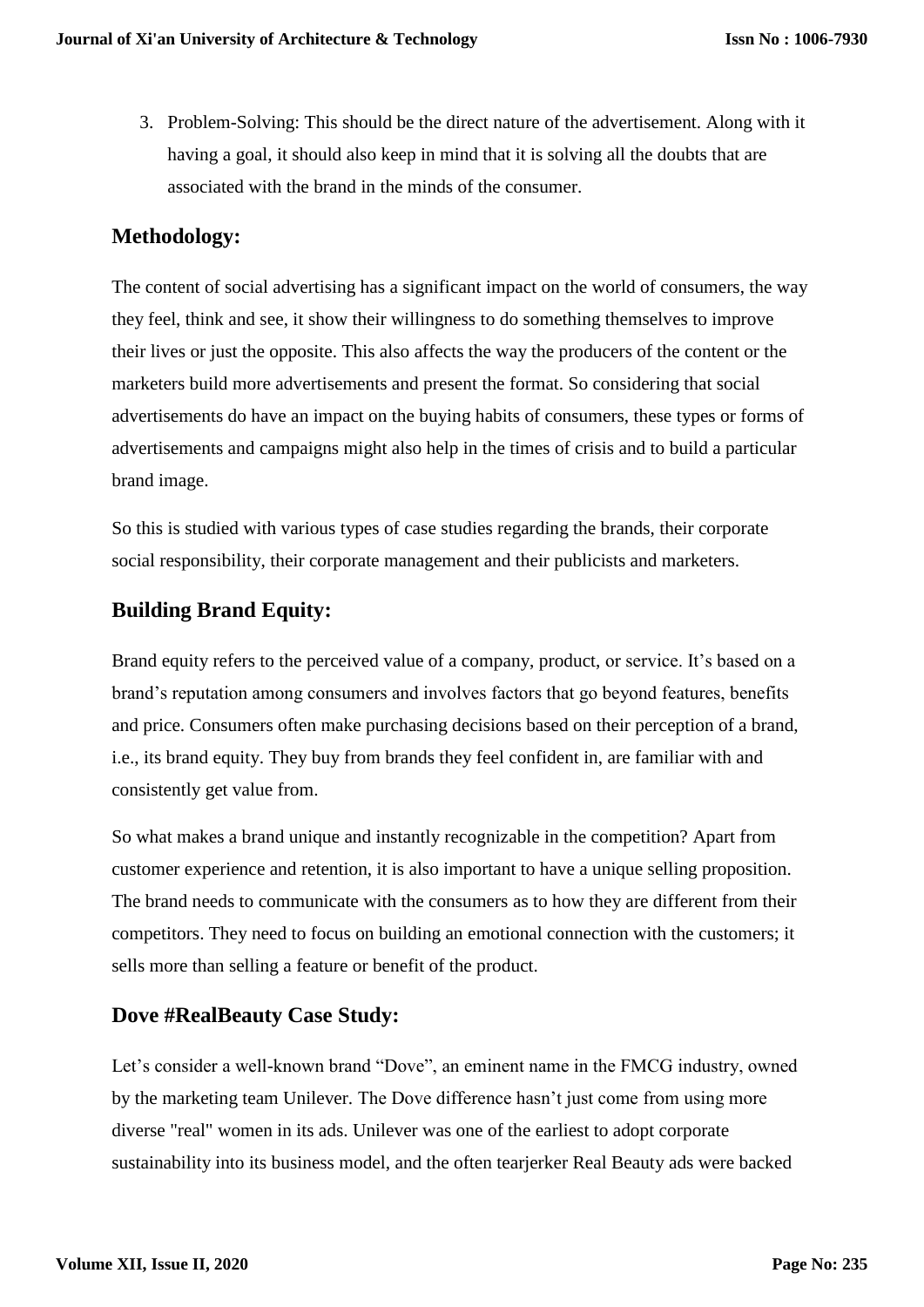by lots of action to improve the self-esteem of women everywhere. The campaign's impact extended beyond promoting a vision for beauty equality. Sales for Dove jumped from \$2.5 to \$4 billion in the campaign's first ten years. Dove bars became the number one preferred soap brand in the U.S. and Unilever's best selling product company-wide.

That's why so many people scratched their heads over the subsequent missteps that caused consumers to call foul on what they said was racism in some of the Real Beauty messages. Specifically, in October 2017, Dove released a three-second body wash ad on Facebook. The ad featured a diverse trio of women individually lifting their shirts to transition into one another: a black woman pulled up her shirt to reveal a white woman, who then unveiled an Asian woman. This got a lot of backlash owing to it being a "racist" advertisement. The twitter and facebook feeds were filled with a lot of flak and criticism and the Unilever team personally apologised for the campaign.

For purpose-driven brands like Dove, success is largely based on the strength of their consumer's relationships. Key to those bonds is moving beyond a transactional approach and investing in efforts to listen. Actively listening and engaging with audiences shows that you care. And Dove's repeated, absent responses indicated it did not. At least, that's how things looked for the last 18 months until Dove's recent unveiling of a new Real Beauty effort grounded entirely in listening. Project #ShowUs asks women to do just that in partnership with Getty Images and Girlgaze "to create the world's largest photo library created by women and non-binary individuals to shatter beauty stereotypes." Not only did Dove hear and admit it sometimes gets things wrong, the company asked for input. It the kind of sound action required of brands that take positions on emotional, and often on a social level, especially critical topics like race and gender.

This opportunistic strategy of connecting brand values to social movements is also known as ["movement marketing",](https://en.wikipedia.org/wiki/Movement_marketing) a term coined in 1999 by the ad agency StrawberryFrog. Indeed, today we find movement marketing at play in nearly every major consumer industry, from [cosmetics](http://www.adweek.com/brand-marketing/dove-wants-women-define-beauty-themselves-new-campaign-172309/) brands advocating for "natural" standards of beauty to [fashion](http://www.slate.com/blogs/xx_factor/2017/02/17/feminism_is_the_latest_high_fashion_trend.html) labels embracing feminism. "When a company aligns itself with what the young generation perceives to be good causes, it boosts sales and strengthens brand loyalty," ," observes Brayden King, Professor of Management & Organizations at Northwestern University's Kellogg School of Management.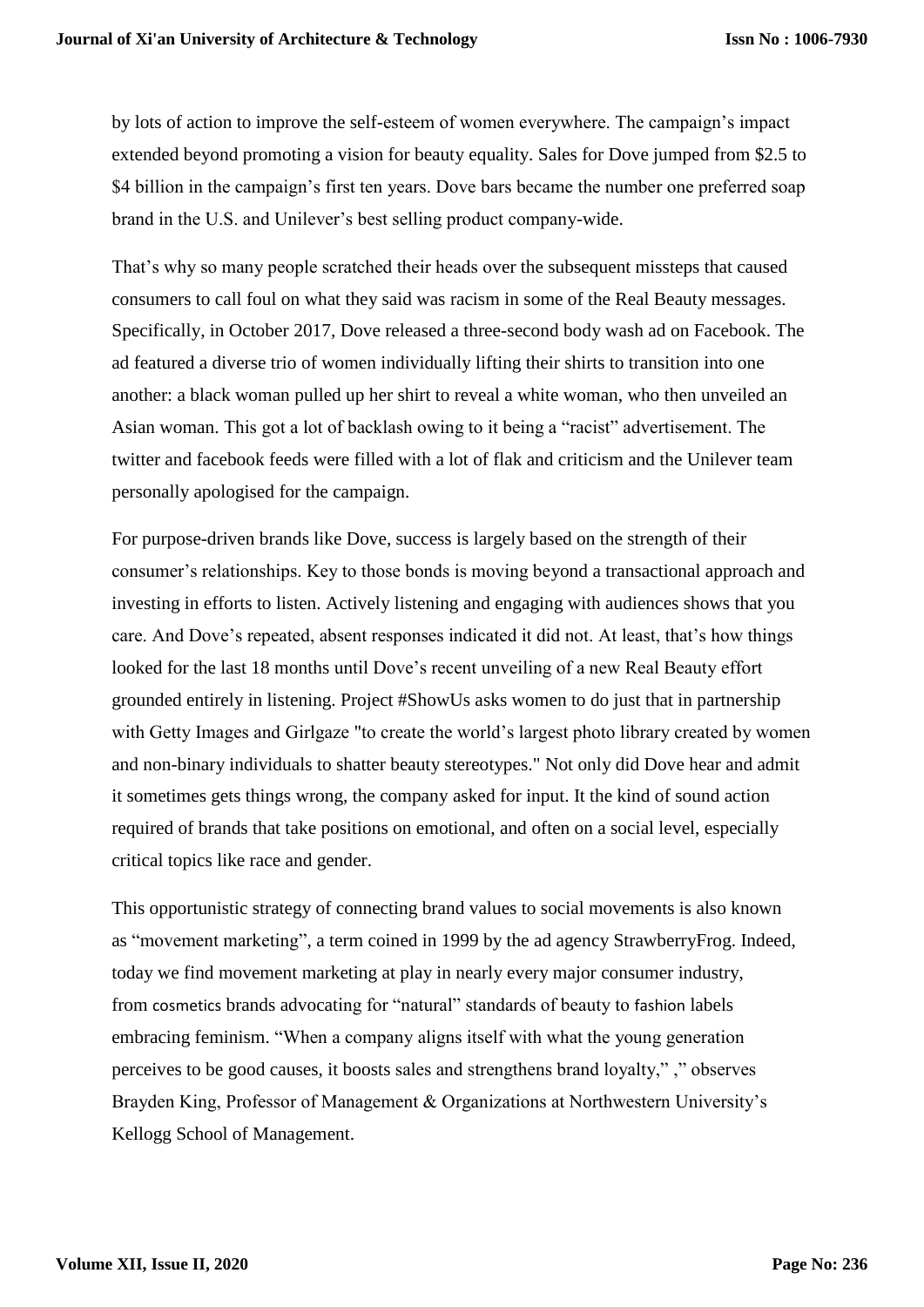Just like Dove, many brands are jumping on the bandwagon of activism and social advertising. Lifebuoy through its ["Help a Child to Reach 5"](https://www.youtube.com/user/helpachildreach5) campaign intends to fight child mortality due to diarrhoea by teaching healthy hand washing habits in villages. Lifebuoy has managed to partner with UNICEF, PSI and Millennium Villages Partnership to target school children, new mothers and various other community groups to spread awareness about maintaining overall health and wellbeing. The campaign has led to a change in the hand washing behaviour of over 130 million people, worldwide.

More brands like Pantene and L'Oreal have started activating their activism by standing up for a cause and engaging people in their endeavour. Turning their stories into fights that concern people has managed to get these brands easy traction. It has also helped in making their brands famous as these fights support their [brand stories](https://www.litmusbranding.com/brand-storytelling).

The growing spread of social media has transformed the way businesses operate in India. There is a demand for forceful campaigns that fight for a cause which consumers actually believe in. The youth want to be a part of every social decision that impacts them, even if it is about politics. They associate brands with human truths and when they feel these truths are being attacked, they start engaging themselves in conversations on social media.

Ajay Menon, EVP, Brand David, explaining the rise in this numbers, said, "Increasingly, people don't just buy products; they equally buy what the brand stands for. Purpose works the best when consumers are able to see how the product ties back to the brand image. There is no denying that the kind of brand you are says a lot about the kind of product you will make."

The campaigns nowadays are without a mascot, with less focus on the product, and more about the consumer or in other words, purpose-driven. In this ever-increasing competition, it is difficult to position your brand and convince the god-consumer. In order to make a little home in consumers' mind, touching their heart is the way to begin.

# **Maggi Case Study:**

On 13 August, the Bombay high court set aside a ban imposed by the Food Safety and Standards Authority of India (FSSAI) on sale of Maggi noodles and asked for retesting at three laboratories certified by the National Accreditation Board for Testing and Calibration Laboratories in Pune, Hyderabad and Punjab. Nestle had moved the high court following the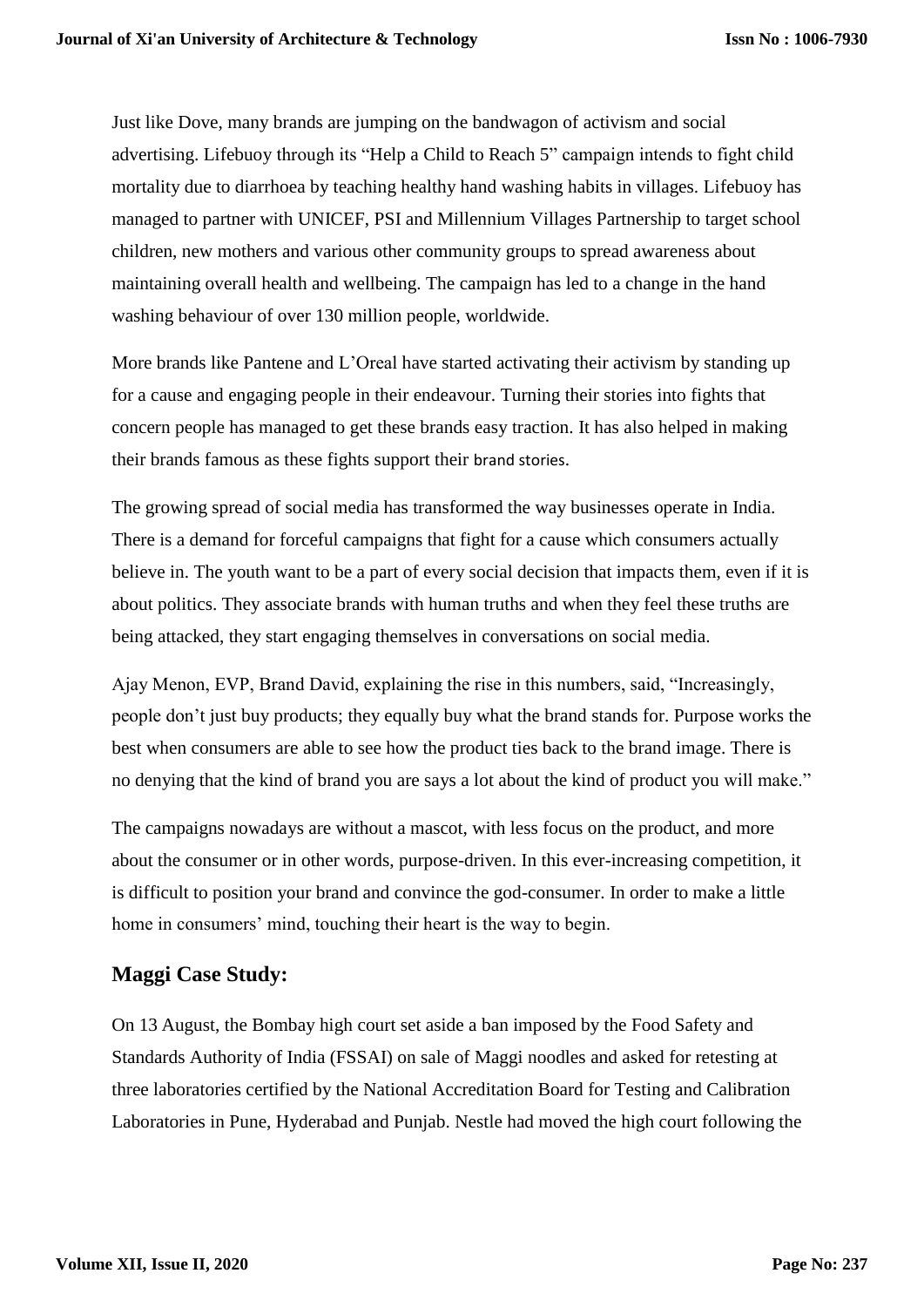FSSAI order on 5 June asking the firm to immediately withdraw all nine variants of Maggi noodles, calling them "unsafe and hazardous" for human consumption.

After the announcement, Nestle released three short videos on its official YouTube channel Meri Maggi. The videos were shared on Twitter with the hashtag #WeMissYouToo, and thus Nestle India tried to keep the brand alive in consumers' minds, while it was still out of the shelves. This campaign was in response to the outpour of emotions that the public expressed towards the ban of maggi.

After the release of the videos of Maggi's lovers expressing how much they miss it, they have released a set of videos expressing how Maggi fanatics feel relaxed, now that it has cleared all the tests. The videos show mothers saying how they were tensed when the news about Maggi bad for health. But, now they are happy that they were right about Maggi all this while. The campaign was called #LetYourMomKnow that Maggi is now safe and it is time to celebrate the comeback of the most popular noodles.

After making their ultimate social comeback, Maggi churned out another relatable series of videos that every kid could connect with. Nothing Like Maggi brought back the memories and took their audience through a reminiscing route while playing a significant role in creating a nostalgic campaign.

#### **Conclusion:**

When bad things happen, the companies need a right strategy for taking their way out of the mess and avoiding a calamities pummelling of their corporate message. Choosing the best response can spell the difference between a brand's survival – even enhancement – and its irreversible tarnishing (Johar, Birk, 2010) Building the brand is just the first step, but maintaining its reputation is a continuous process. After looking at the Dove and Maggi case studies, it is evident that brand messages play a very important role in maintaining this reputation, especially if these messages have an emotional appeal.

The object of this paper was to study how social and emotional advertising play an important role at times of brand crisis. Greta and Malala get the headlines, but for every young leader pictured on a magazine cover, thousands more are working tirelessly for causes like climate justice, racial and gender equality, LGBTQ rights, and economic change. "Around the world, we are seeing children and youth engage as social, political, and economic actors,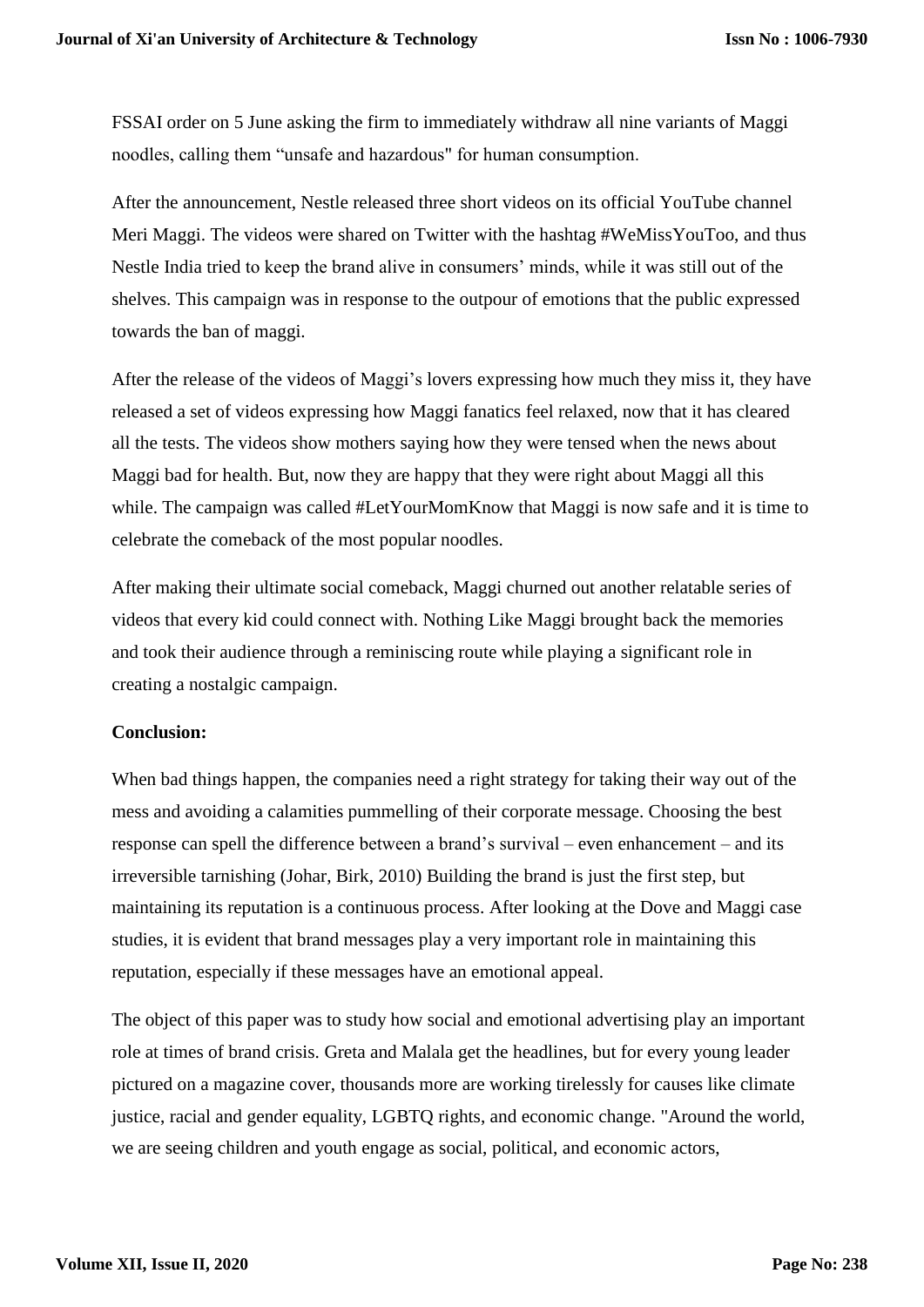demonstrating their capacity to help make social change," said Taft, an associate professor of Latin American and Latino Studies at UC Santa Cruz.

Thus, majorly the youth might feel inclined towards the brands that are working for a social cause or at least portraying their marketing and advertising with social messages. This phenomenon might be helpful in times of crisis and can be included in the study of crisis management.

### **References:**

Ali, H., & Jennifer, B. (2016). Exploring the use of public relations in organising activism: Implications for addressing gender-based violence in the developing world. Asia Pacific Public Relations Journal , 15.

Anne Ellerup Nielsen, Christa Thomsen, (2018) "Reviewing corporate social responsibility communication: a legitimacy perspective", Corporate Communications: An International Journal, https://doi.org/10.1108/CCIJ-04-2018-0042

Bloom, P., & Novelli, W. (1981). Problems and Challenges in Social Marketing. *Journal of*  Marketing, 45(2), 79-88. doi:10.2307/1251667

Johar, G., & Birk, M. (2010). How to save your Brand in the face of Crisis. MIT Slogan Management Review , 8.

McNulty, J. (2019, September 17). Youth activism is on the rise around the globe, and adults should pay attention, says author. Retrieved December 28, 2019, from News Center: https://news.ucsc.edu/2019/09/taft-youth.html

Potts, R., Dedekorkut-Howes, A., & Caryl, B. Battle of the Brands: The Gold Coast Identity Crisis. Gold Coast: Griffith University.

Reid L N, King K W, DeLorme D E (1998) Top-Level Agency Creatives Look at Advertising Creativity Then and Now. Journal of Advertising, 27 (2):1-15

Sharma, K. (2018, June 28). In-depth: When brands become activist. ABP News , p. 2.

Takas, A. (1974). Societal Marketing: A Businessman's Perspective. Journal of Marketing, 38(4), 2-7. doi:10.2307/1250385